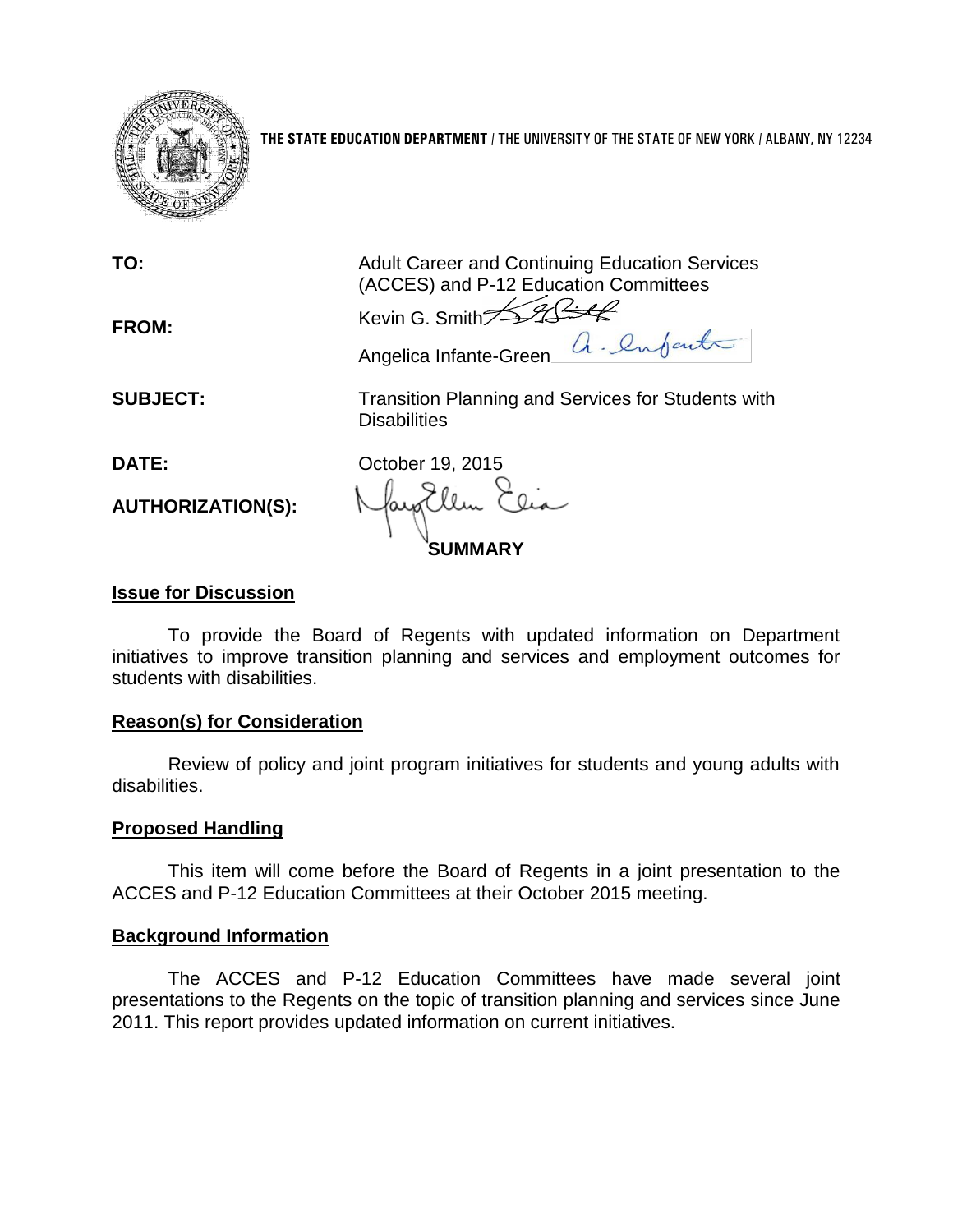## **1. Promoting access to Career and Technical Education Coursework and Work-Based Learning Activities to Prepare Students with Disabilities with Essential Work-Readiness Skills**

In collaboration with ACCES-VR and P-12 (CTE and Office of Special Education), professional development to school district personnel has been continuously provided through Statewide conferences, regional and district specific technical assistance and training sessions, as well as through written guidance.

- In 2014, the Regional Special Education Technical Assistance Centers (RSE-TASC) hosted ten regional conferences on the Career Development and Occupational Studies (CDOS) Commencement Credential. Each of these full-day conferences were attended by over 250 people, including parents, educators, administrators, community agencies, students and employers. Twenty seven different businesses representing large State and national corporations and smaller local companies participated in panel discussions at the conferences. These businesses included manufacturers; retail establishments; health care, hospitality, security and custodial agencies; media and technology companies; and financial and legal firms.
- Between September 2014 and August 2015, the RSE-TASC transition specialists engaged in 480 separate events specific to the instruction students need to earn the CDOS Commencement Credential (regional training regarding the requirements of the credential, work-based learning experiences and instruction in the CDOS learning standards; individual technical assistance to districts; and facilitation of interagency meetings).
- Since September 2013, the Department has made more than 30 presentations on the CDOS Commencement Credential to State and local organizations which include school personnel, parents, and business organizations.
- Six recorded webinars are available on the Department's website to address frequently asked questions from the field regarding the CDOS Commencement Credential. See [http://www.p12.nysed.gov/specialed](http://www.p12.nysed.gov/specialed%20/gradrequirements/home.html) /gradrequirements/home.html.
- ACCES-VR's summer Youth Employment Services (YES) program provides youth with community-based work assessment in integrated real work settings, work readiness skills training, and both unpaid and paid community work experiences prior to and/or post school exit. Through individual school district agreements, including school district staff supervision and monitoring of the activities, students may be able to apply some hours toward their CDOS credential. (see page 6)

The Office of Special Education is in the final stages of awarding 39 grants that provide \$30 million over a three-year period to school districts, boards of cooperative educational services programs (BOCES), special act school districts and approved private schools to assist them in enhancing their instructional programs to increase students with disabilities' access to and participation in CTE coursework, and workbased learning opportunities.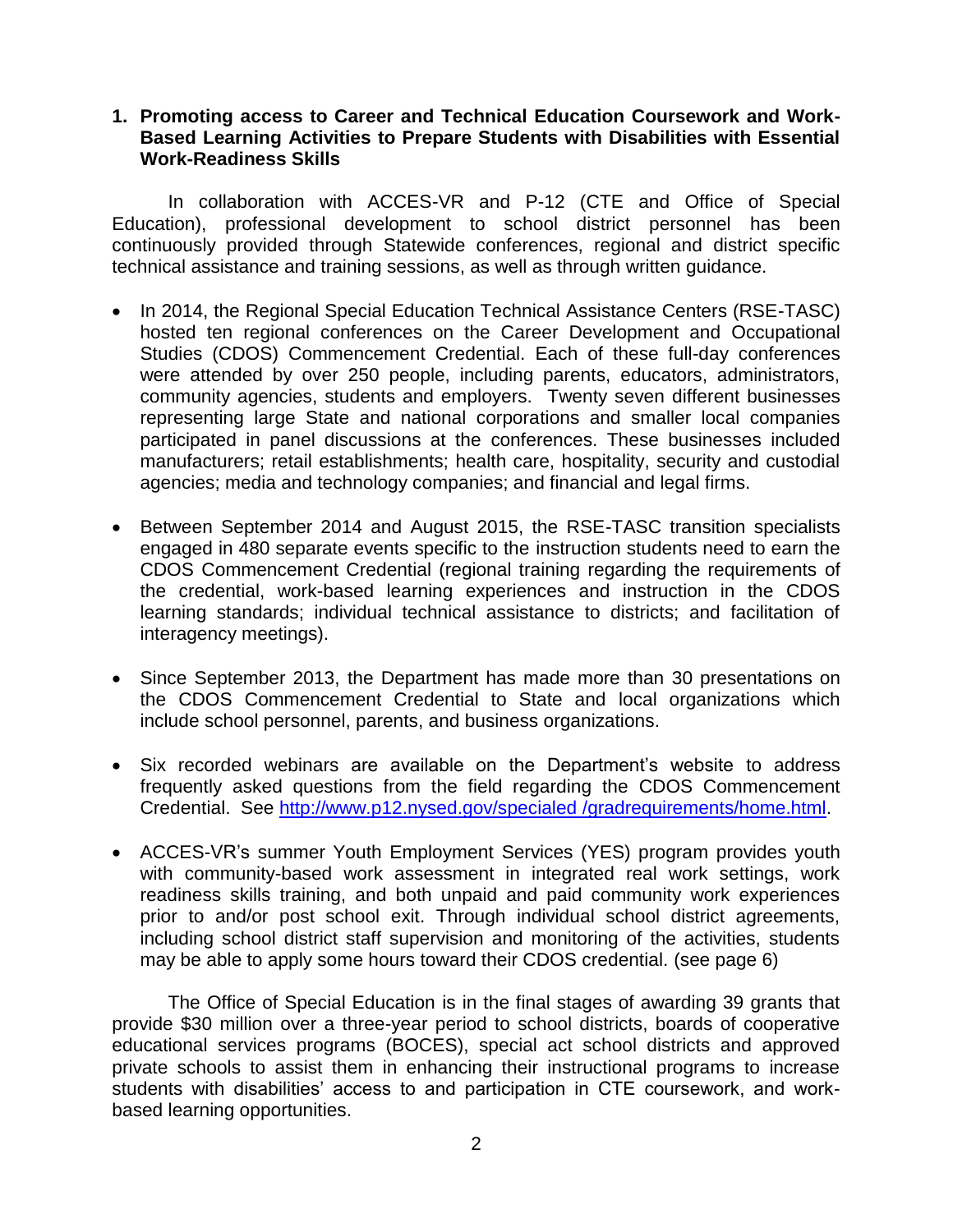Informational materials to enhance awareness of the CDOS Commencement Credential are being broadly disseminated.

- A brochure for parents on the work-readiness credentials, developed in collaboration with representatives from the Special Education Parent Centers, is posted on the website at [http://www.p12.nysed.gov/specialed/publications/2015memos/](http://www.p12.nysed.gov/specialed/publications/2015memos/%20documents/Parentbrochure6-30-15PGJDrevisions.pdf)  [documents/Parentbrochure6-30-15PGJDrevisions.pdf](http://www.p12.nysed.gov/specialed/publications/2015memos/%20documents/Parentbrochure6-30-15PGJDrevisions.pdf)
- A brochure for businesses about the benefits of hiring students who earn the CDOS Commencement Credential and how business can collaborate with schools to help students earn the credential is posted on the Office of Special Education's website at [http://www.p12.nysed.gov/specialed/publications/2015-memos/documents/cdos](http://www.p12.nysed.gov/specialed/publications/2015-memos/documents/cdos-transition-business-rack-card.pdf)[transition-business-rack-card.pdf.](http://www.p12.nysed.gov/specialed/publications/2015-memos/documents/cdos-transition-business-rack-card.pdf) SED has printed 10,000 of these brochures to disseminate to RSE-TASC, ACCES-VR District Offices, and Department of Labor to assist in the distribution to businesses.

The Department has worked in collaboration with the New York State Commission for the Blind on revisions to their transition policy and in a Joint Agreement on the Provision of Transition Services to Students Who Are Legally Blind.

## **2. Regional Professional Development on Transition Planning and Services**

The **Transition Services Professional Development Support Center (PDSC)** through Cornell University provides professional development and support to the RSE-TASC Transition Specialists to ensure they have the knowledge and skills necessary to assist districts improve transition programs and to provide a website transitionsource.org which provides:

- o detailed descriptions and videos of transition-related best practices;
- o a mechanism for districts with these best practices to engage in online discussion and resource sharing with other districts across the State;
- o a tool for districts to plan and track their progress in relation to transition programs and services according to five quality indicators (student development, student-focused planning, program structure, family involvement and interagency collaboration); and
- o resources for the public including a community resource finder, transitionrelated articles and research, and an online discussion and planning forum.

Regional planning between the RSE-TASC and the District ACCES-VR offices will ensure collaborative and coordinated regional technical assistance and training to schools by VR Community Employment Specialists and Transition Specialists.

**Transition Specialists** in the RSE-TASC provide ongoing regional training on a variety of transition related topics, including but not limited Self-Determination and Self-Advocacy, CDOS learning standards, age appropriate transition assessments and IEP development. These specialists also coordinate regional interagency task forces on transition planning which include ACCES-VR staff.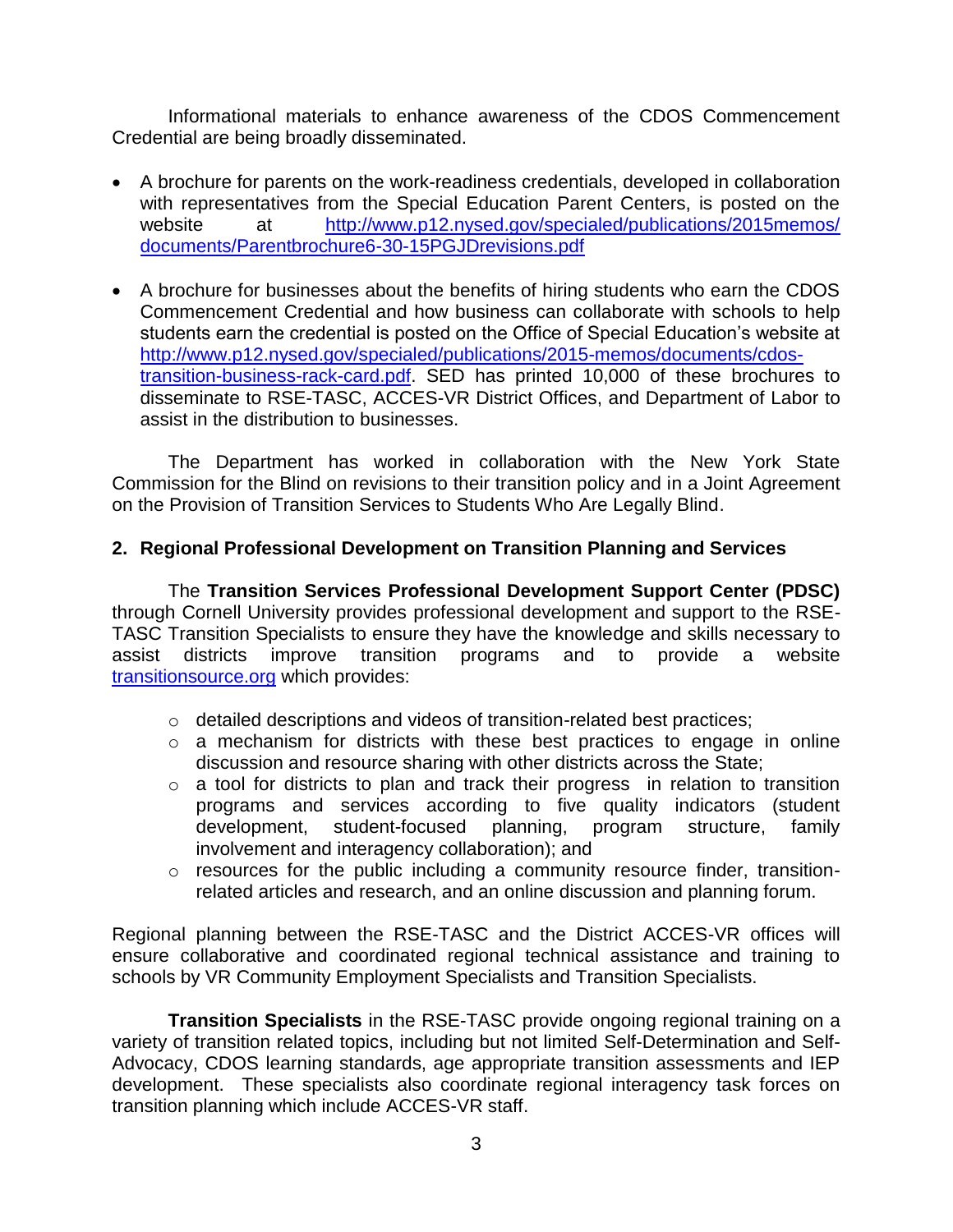The regional **Special Education Parent Centers** work with parents and students with disabilities to understand and participate in the transition planning process.

## **3. Youth Advisory Panel**

A Youth Advisory Panel<sup>1</sup> was established by the Office of Special Education in 2014 to advise the Department on proposed policies related to the education of students with disabilities. Sixteen students and young adults with a variety of disabilities make up this Panel. The agenda for the meetings is driven by the topics raised by the Panel Members and to date have focused on important factors that would impact transition such as assistive technology access and self-advocacy and selfdetermination. Representatives from other offices in P-12 and ACCES-VR are invited to attend and participate in these meetings.

# **4. Monitoring of Appropriate Transition Planning**

Under the Individuals with Disabilities Education Act (IDEA) "transition services" means that students are provided with a coordinated set of activities that is focused on improving the academic and functional achievement of the student to facilitate the student's movement from school to post-school activities. In order for a student to receive these coordinated services, designed with a results-oriented process, the Committees on Special Education must ensure that transition services needs and goals are explicitly addressed in the individualized education program (IEP) planning process.

The Office of Special Education monitored 106 school districts this past year, conducting a qualitative review of IEPs around the following eight components to determine if:

- o Students actively participated in planning their educational programs leading toward achievement of post-secondary goals.
- $\circ$  IEPs were individualized and based on the assessment information about the students, including individual needs, preferences, interests and strengths of the students.
- $\circ$  Transition needs identified in the students' assessment information were included in the students' present levels of performance.
- o Annual goals addressed students' transition needs identified in the present levels of performance and are calculated to help each student progress incrementally toward the attainment of the post-secondary goals.
- o The recommended special education programs and services will assist the students to meet their annual goals relating to transition.
- o The statements of needed transition services were developed in consideration of the students' needs, preferences and interests, are directly related to the students' goals beyond secondary education and will assist the students to reach their post-secondary goals.
- o Courses are linked to attainment of the students' post-secondary goals.

 1 <http://www.p12.nysed.gov/specialed/youthpanel/home.html>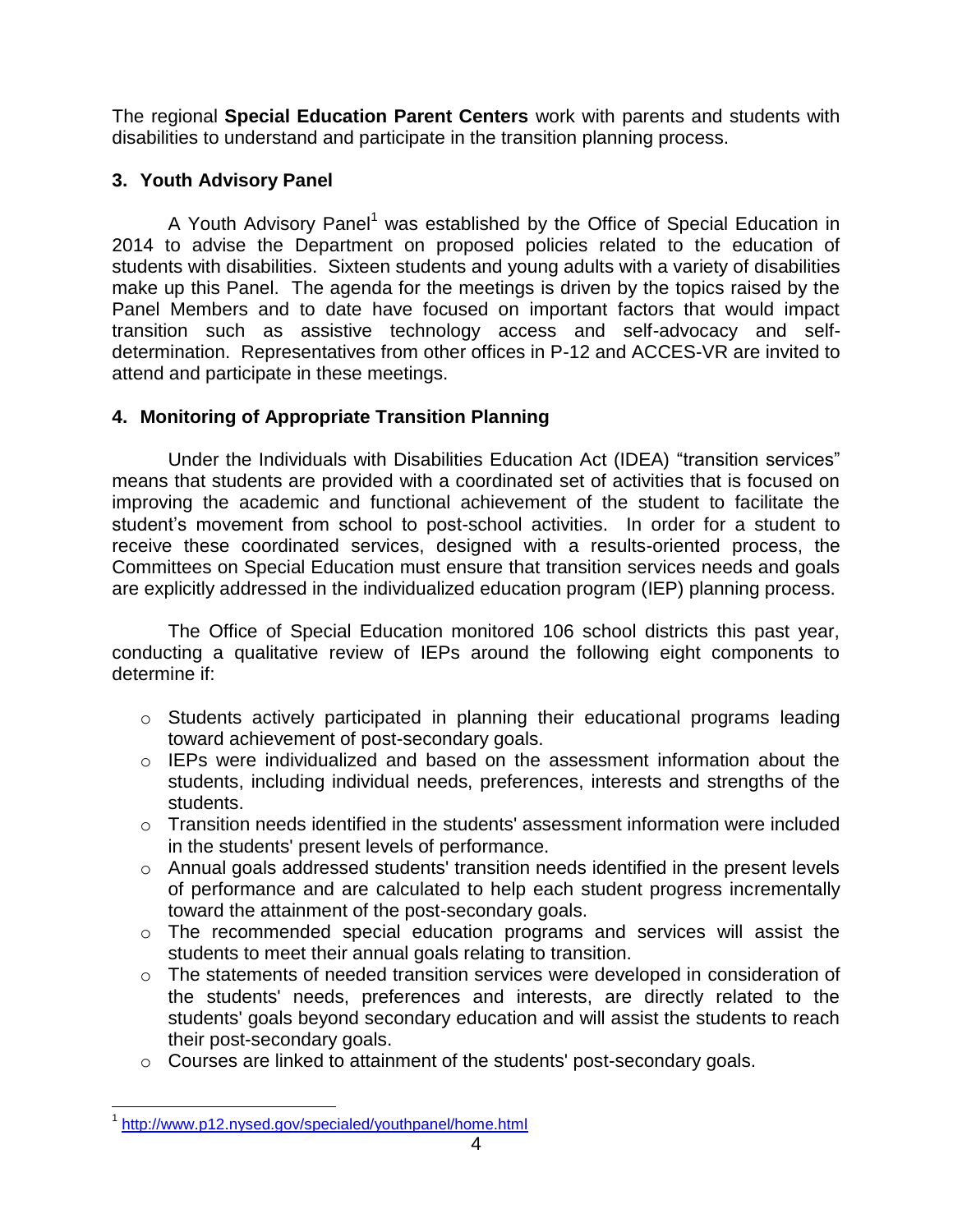o The school district and appropriate participating agencies coordinated their activities in support of the students' attainment of post-secondary goals.

The total number of IEPs reviewed from these representative school districts was 3,088. Of the IEPs reviewed, 2,383 were found to have been in compliance with all IEP transition requirements; and 705 had one or more transition planning requirements that were not appropriately addressed in the students' IEPs. Data results show that more than 86 percent of the IEPs reviewed were appropriately developed. Results were disaggregated regionally to determine the regions/districts where targeted technical assistance and professional development work is needed to improve compliance. Over the past four years, State data shows compliance in the area of transition planning has improved from 67.20 percent to 86.10 percent.

This monitoring data is disaggregated by RSE-TASC regions to inform the nature of the professional development needed in each region. This data as well as post school outcome data also informs regional interagency discussions and planning. Each school district's monitoring results are reviewed by the RSE-TASC **Transition Specialists** for the purpose of ensuring that schools are provided professional development and technical assistance to improve transition planning. The Office of Special Education Quality Assurance Offices ensure correction of noncompliance for each student and that changes are made to the district's policies, procedures and practices to ensure appropriate transition planning for all students within that district.

## **5. ACCES-VR initiatives with P-12 collaboration**

Over the past two years, ACCES-VR has initiated changes in staff resources, contracts, and collaboration, in an effort to develop better overall strategies in working with youth. All of these modifications are focused on improving the career trajectory of youth with disabilities.

The ACCES-VR Statewide Transition and Youth Services (TAYS) Team was launched in April 2014, currently staffed with a Manager and Associate Manager in Central Administration and a dedicated Senior Vocational Rehabilitation Counselor (SVRC) assigned in each of the 15 district offices. The goals of the team are:

- **Engage:** To engage youth, parents, high schools, and other transition specialists in exploring and planning career choices that connect to a full range of post-secondary options for training, career development, and employment;
- **Improve:** To improve the number, quality, and rate of employment outcomes for youth participating in VR services;
- **Collaborate:** To collaborate with multiple stakeholders, including high schools, other State agencies, Office of Special Education Quality Assurance (SEQA) and RSE-TASC Transition Specialists; and,
- **Substantiate:** To substantiate the policies and practices that lead to increased outcomes through gathering and tracking data and using it to guide the implementation and continuous improvement efforts at building knowledge and skill of VR staff and our partners.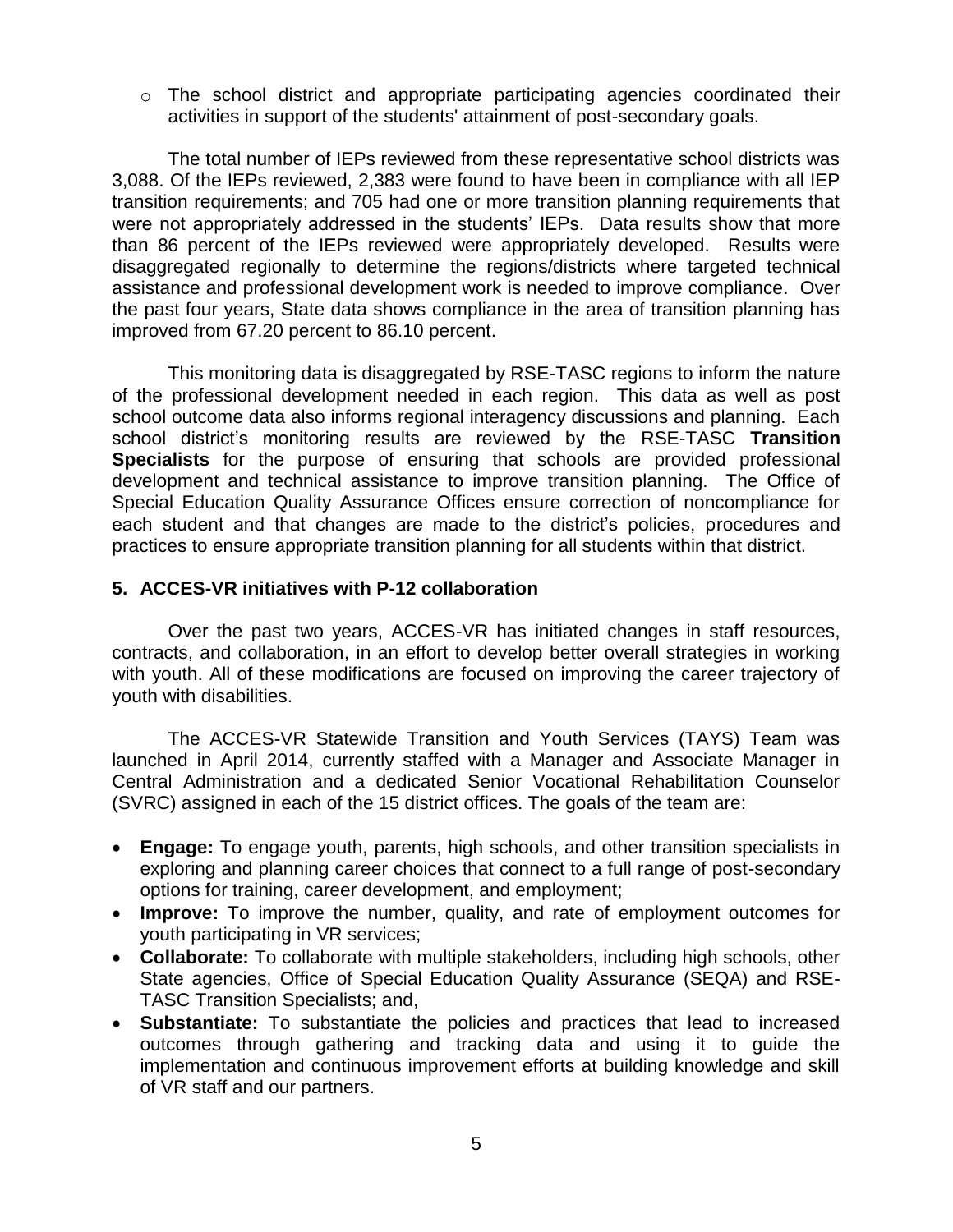In September 2014 the ACCES-VR transition and youth referral system was streamlined to reduce barriers for students and youth to access post-secondary services necessary to obtain and maintain quality employment outcomes. With input from P-12 and high schools from each region, this consistent process was initiated across the state, both within ACCES-VR and with high schools and other collaborating agencies. Statewide consistent orientation presentations for in-school students will be conducted for students two years prior to high school exit and for out-of-school youth under 25 years of age.

 In the Core Rehabilitation Services (CRS) contract, which began January 1, 2014, ACCES-VR identified a group of services as Youth Employment Services (YES), which are based on research evidence and are related to better employment outcomes for youth. These services include community-based work assessment in integrated real work settings, work readiness skills training, and both unpaid and paid community work experiences prior to and/or post school exit. Statewide, more than 100 Community Rehabilitation Providers (CRP) agreed to provide YES options that will prepare transition-age youth for successful long-term employment. For youth enrolled in secondary school, YES is provided after school hours or during the summer. Through individual school district agreements, including school district staff supervision and monitoring of the activities, students may be able to apply some hours toward their CDOS credential.

 A new project developed by ACCES-VR for summer 2015 tells the story of engagement and collaboration utilizing YES options for VR eligible students. Each borough in New York City was represented in this collaboration of five high schools, four TAYS SVRCs, two Integrated Employment Specialists (IESs) and one CRP. Junior high school students were recruited from one high school in each of the boroughs. They were referred to the CRP for work readiness skills development, work experience development, and an optional paid internship. Twenty-four internship sites were developed, in fields such as Social Services, Early Childhood Education, Food Services and Culinary Arts, Health Care, Maintenance/Custodial/Building Services, and Office Services. Preliminary results indicate that 64 students were referred. There were 56 work readiness participants; 52 completed the work readiness, and 43 opted to also participate in an internship opportunity. Discussions with youth participants revealed that 50% of them believe they need additional work readiness preparation, including additional assistance with communication, interpersonal skills, time management, and customer service skills. Most youth felt their internship provided career insight and they overall found their internships engaging and said they would be interested in participating in another internship opportunity. Statistical data and anecdotal feedback will be used to modify the program for next year as well as develop a foundational model for use elsewhere in the state.

An RFP issued in early 2014 for the expansion of P-12 RSE-TASC demonstrates collaboration between P-12 and ACCES-VR, with Part III creating a Regional Vocational Rehabilitation (RVR) project. Commencing in early 2015, one provider in each of the ten RSE-TASC regions was awarded a contract to hire RVR-Community Employment Specialists (CES) statewide (totaling 32) to provide technical assistance to school districts about VR services, referral process and timelines, as well as information about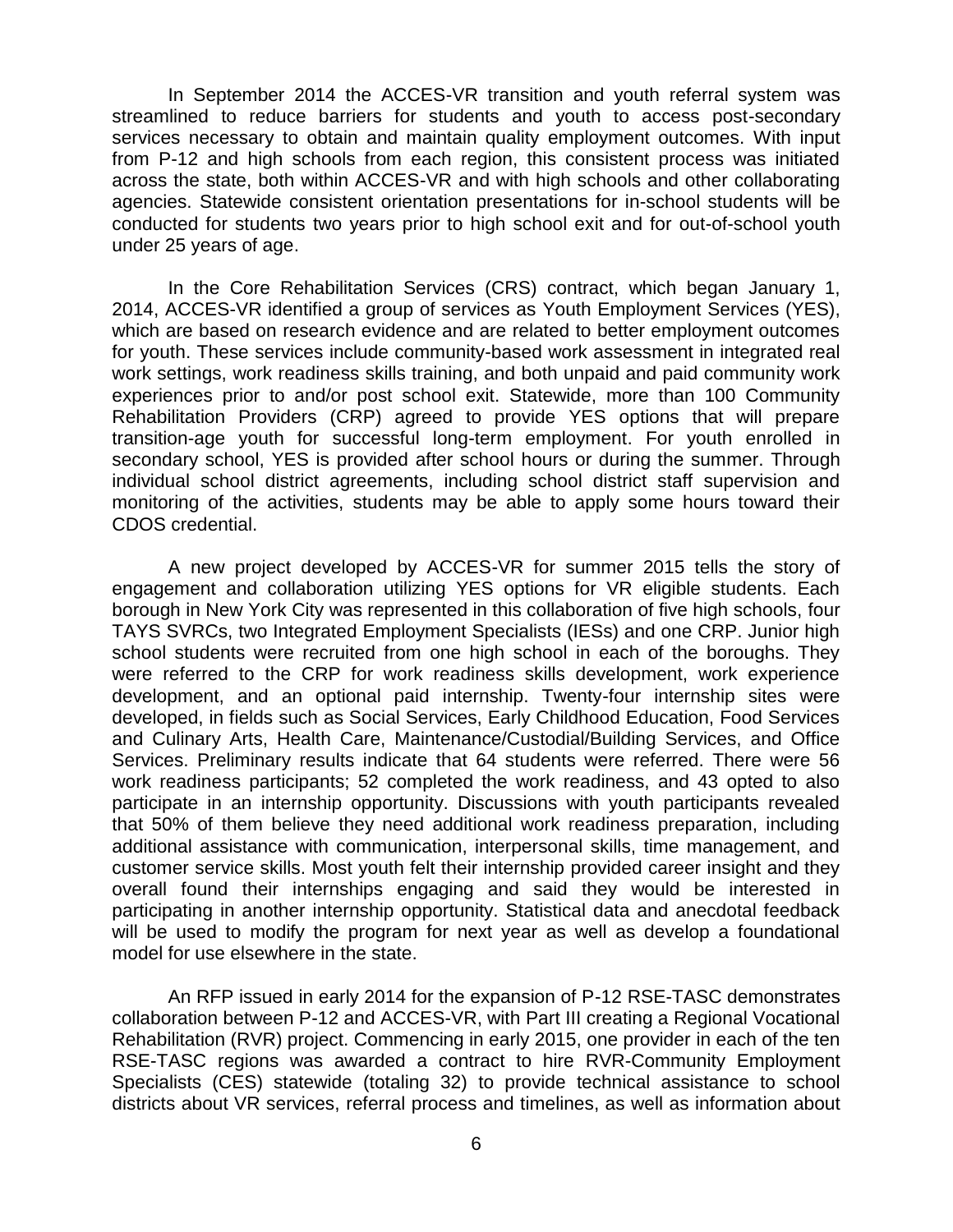other post-secondary options leading to quality employment outcomes. Cornell University, through a joint MOU, will assist in developing a logic model for the project and facilitating ongoing training for the RVR-CES staff. The MOU covers the length of the project through June 30, 2019. Both P-12 and ACCES have MOUs with Cornell for training. We can work together on a strategy to share our resources to improve transition connections and services.

Internal staff training on counseling and guidance with the youth population is being developed by ACCES-VR in collaboration with P-12 RSE-TASC Transition Specialists to enhance the skill set of Vocational Rehabilitation Counselors throughout the state and provide tools to improve their ability to work effectively with youth. Topic areas to be covered include counseling youth, transitioning from a school achievementbased *Individualized Education Program* (IEP) to a post-school vocational-based *Individualized Plan for Employment* (IPE), career maturity, the teen world, and teens as often involuntary participants. We expect to conduct this training across the 15 District Offices in 2016.

The TAYS team began planning early in 2015 to build upon the focus of the Workforce Innovation and Opportunity Act (WIOA) to increase the potential of people with disabilities who enter the VR system to meet with employment success. With the focus on youth in WIOA, there is a requirement to spend 15% of federal VR dollars on the provision of pre-employment transition services (PETS) to high school students with disabilities. In 2016, ACCES-VR plans to issue a Youth Employment Initiative RFP (request for proposal) to develop specific programs including PETS, for VR eligible inschool, and out-of-school disengaged youth, with a critical emphasis to initially engage and continue to engage youth until they obtain quality employment outcomes. P-12 OSE colleagues have been engaged in early discussion and later review of the draft proposal. The target project start date is in early 2017.

### **Data Analysis and Outcomes**

Data from the Office of Special Education (OSE) is being continually reviewed to identify potential numbers of applicants for VR services. The recently hired Community Employment Specialists (CES) will positively affect school district knowledge about ACCES-VR, resulting in increased referrals to both in-school and out-of-school disengaged youth is being increased through the use of flyers and posters, and presentations at professional conferences. ACCES-VR will work within its Case Management System to track the specific high school referral source of in-school youth and set improvement targets for high schools in need of attention, utilizing CES to do additional targeted outreach. Identification of referral sources of out-of-school youth under 25 years of age will help assess the effectiveness of outreach efforts to that age group. ACCES-VR has established baseline youth measures to assess our progress in engaging youth.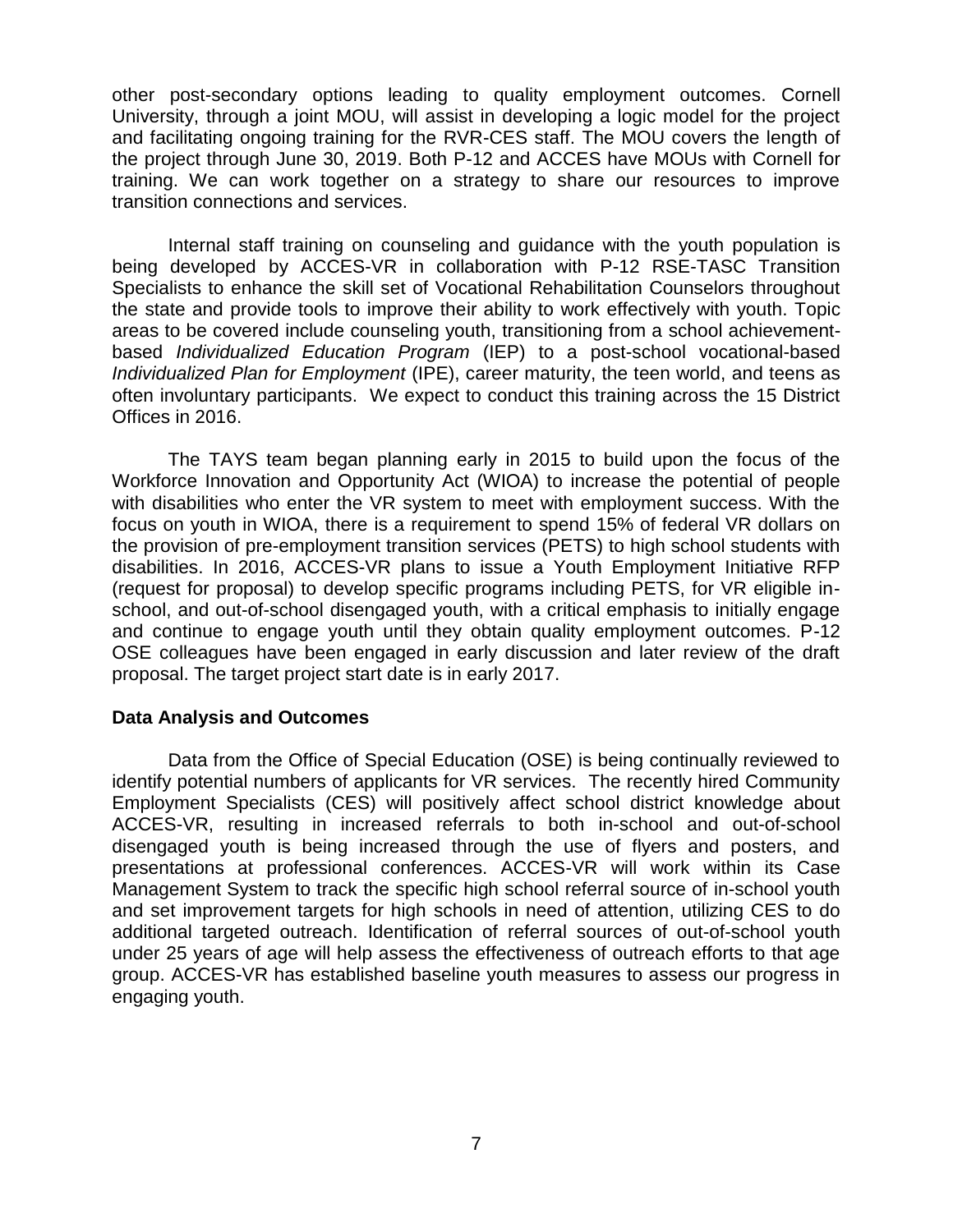| <b>Youth Measures</b>           |                                                    |                                  |                                 |                                        |                                            |  |
|---------------------------------|----------------------------------------------------|----------------------------------|---------------------------------|----------------------------------------|--------------------------------------------|--|
| <b>Federal</b><br><b>Fiscal</b> | <b>Employment</b><br><b>Outcomes</b>               | <b>New Applicants</b><br>(Youth) | <b>Total</b><br><b>Caseload</b> | <b>Youth with</b><br><b>Disability</b> | <b>Average</b><br><b>Hourly</b>            |  |
| Year                            | <b>Achieved</b><br>$(Your h -$<br>$\leq$ age 25 at |                                  | (Youth)                         | ** (Student with<br>Disability)        | <b>Wage</b><br><b>at</b><br><b>Closure</b> |  |
|                                 | application)                                       |                                  |                                 |                                        | (Youth)                                    |  |
| 2015                            | 11,284                                             | 36,161                           | 52,896                          | 25,803                                 | \$11.48                                    |  |
|                                 | (5,091; 45%)                                       | (16,563; 46%)                    | (25,803; (49%)                  | (18;226; 71%)                          | (\$10.59)                                  |  |
| 2014                            | 12,059                                             | 32,807                           | 50,504                          |                                        | \$11.10                                    |  |
|                                 | (5,407; 45%)                                       | (14,260; 43%)                    | (23,813; 47%)                   |                                        | (\$10.27)                                  |  |
| 2013                            | 12,025                                             | 33,570                           | 52,361                          |                                        | \$10.92                                    |  |
|                                 | (5,374; 45%)                                       | (14,282; 43%)                    | (21,438; 41%)                   |                                        | (\$9.97)                                   |  |

\*\*Student with a Disability- student in secondary school with an IEP or 504 plan and 16-21 years old at application- a new measure

**New Applicants:** The percentage of new youth applicants increased from 43% of total new applicants in 2014 to 46% in 2015.

Youth Caseload: The percentage of youth in the total caseload increased significantly over three years (41% in 2013, 47% in 2014, 49% in 2015).

The new **Youth with Disability** measure initiated in 2015 shows that 71% of the youth caseload are students in secondary school at application with an IEP or 504 plan, 16-21 years old.

**Employment Outcomes:** The number and percentage of employment outcomes for youth has remained stable since 2013 (45% of total caseload).

**Wage at Closure:** The average hourly wage at closure for youth has increased steadily over three years (\$9.97 in 2013, \$10.27 in 2014, \$10.59 in 2015).

**Employment outcomes** remain relatively stable for youth. As more youth participate in services (**new applicants** and **youth caseload**) it is expected that we will begin to see **employment outcomes** increase. The TAYS team efforts in engagement and consistency has contributed to the significant increase in **new applicants**. VR Counselors assist eligible youth with disabilities to develop quality employment goals and receive necessary services to reach those goals. In the **youth caseload,** YES provides opportunities that can be offered very quickly to engage eligible youth, often before they have a clearly developed employment goal. In fact YES are designed to help youth with disabilities achieve quality employment goals by engaging early and moving into active plans for different services quickly, making ongoing engagement more likely. As our efforts in consistency and staff training lead to better quality employment outcomes for youth, the **wage at closure** will continue to rise.

## **6. Promoting Readiness of Minors in Supplemental Security Income (PROMISE) Grant**

ACCES-Vocational Rehabilitation (VR) and the Office of Special Education are participants in the PROMISE Grant. This federally funded grant is sponsored jointly by the U.S. Department of Education, the Social Security Administration, the U.S. Department of Health and Human Services and the U.S. Department of Labor (DOL). New York State (NYS) was awarded \$32,500,000 for a five-year period and is one of six